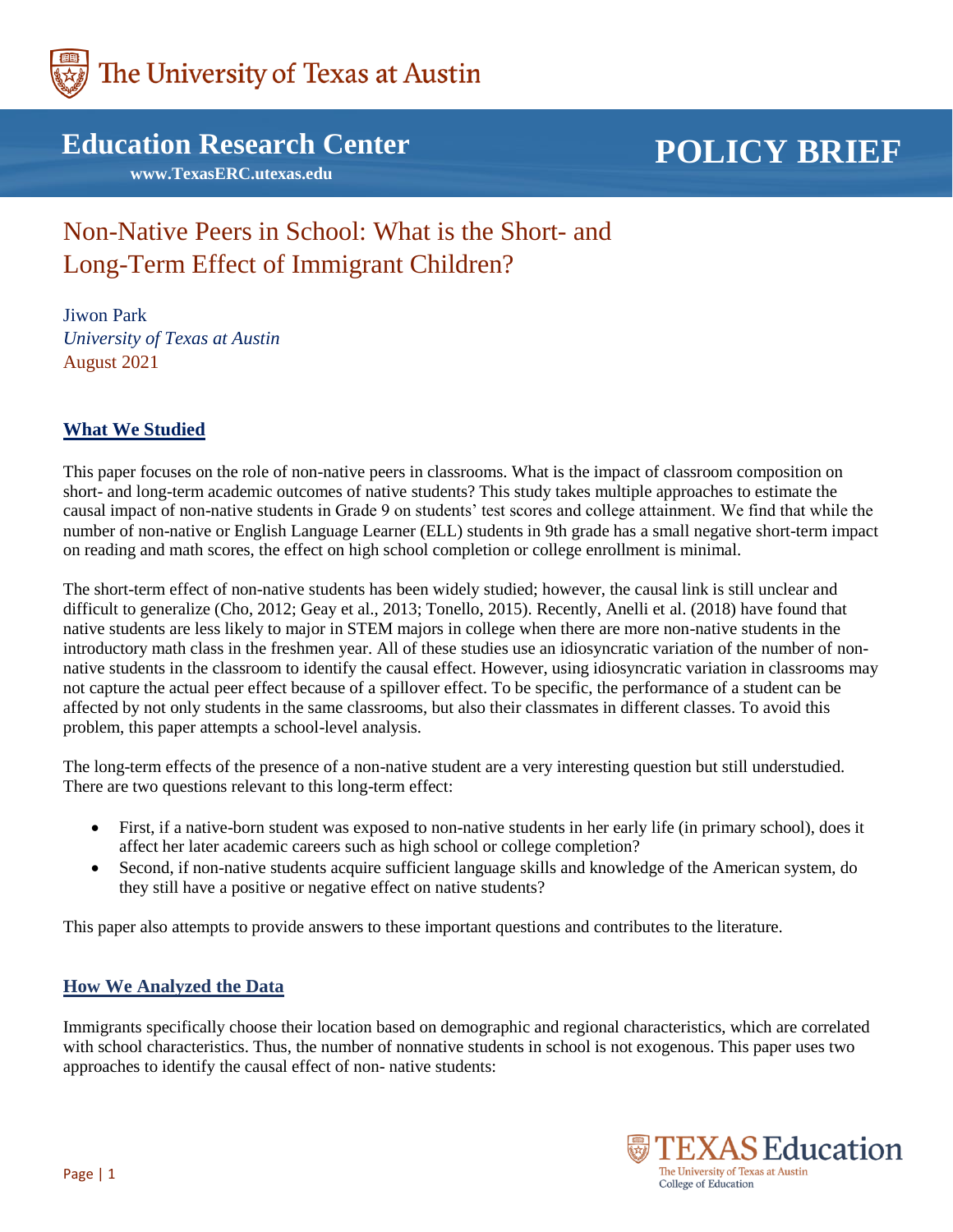- First, I follow the previous literature and use the idiosyncratic variation in classrooms (fixed-effect approach).
- Second, following the immigration literature, I use the historical share of immigrant students at the school level as an instrument for exposure to immigrant students (instrument variable approach).

In both approaches, I use the share of immigrant students in 9th grade. The former exploits the fact that the variation of the number of foreign students is random in each class when the school and class level means are controlled by the fixed effects. The latter utilizes the historical settlement of immigrants in each school, assuming that people from certain backgrounds are more likely to prefer one area to another due to the network. This assumption seems to be reasonable given that there was a surge in the number of immigrants coming to Texas after 2000 is driven by the economic and political situations of the source countries.

Most of the studies about immigrant students in the education literature take the former approach because it utilizes most of the available information in the student-level data set, however, we suspect the estimated effect might be biased if there is a cross-classroom spillover effect which would be quite large in the secondary school where students from multiple class take courses together. We conduct both methodologies, compare the results, and suggest which one is the best identification strategy when studying this topic.

One important question is whether the impact of non-native students changes as they stay longer in the American school system. Using ERC data's information on English Language Learner (ELL) status and language spoken at home, we can define non-native students in two ways: Students who are currently enrolled in ELL courses are defined as narrowly defined non-native students, and those who have ever enrolled in ELL in the past are defined as widelydefined non-native students.

### **What We Discovered**

Unfortunately, our research was unable to provide consistent answers to the research questions we set out to answer. This is due to several unforeseen flaws in identification assumptions. First, using two different empirical strategies lead to different estimates, making it difficult to interpret the results. When using the fixed-effect approach, the results are consistent with the literature.

While the presence of narrowly defined non-native students (students who are currently enrolled in ELL courses) at 9th grade negatively affect white students' reading and math scores at 9th grade, widely defined non-native students (students who speak a language other than English at home or who have ever enrolled to ELL classes in the past) have limited impact. The negative impact of narrowly defined non-native students at 9th grade quickly fades out as students proceed to upper grades. This pattern is not observed when using the instrumental variable approach. The impact of non-native students on 9th-grade test scores (same year) is minimal using both definitions. However, the middle-term effect of non-native students in 9th grade rather gets larger over time, which is counterintuitive.

We also test whether exposure to non-native students affects high school completion and college matriculation of native students. The overall long-term effect is minimal. Only black female students were negatively affected by the non-native students in 9th grade when using the fixed- effect approach.

#### **Discussion/Policy Recommendations**

These results suggest that a more sophisticated research design is necessary to estimate the true short- and middle-term effect of non-native students. Each research design has different assumptions, and it is important to use the most appropriate strategy.

Results with fixed-effect strategy show the negative effect of narrowly defined non-native students or ELL students is temporary. This implies helping non-native students acquire English skills may have a positive effect on native students as well.